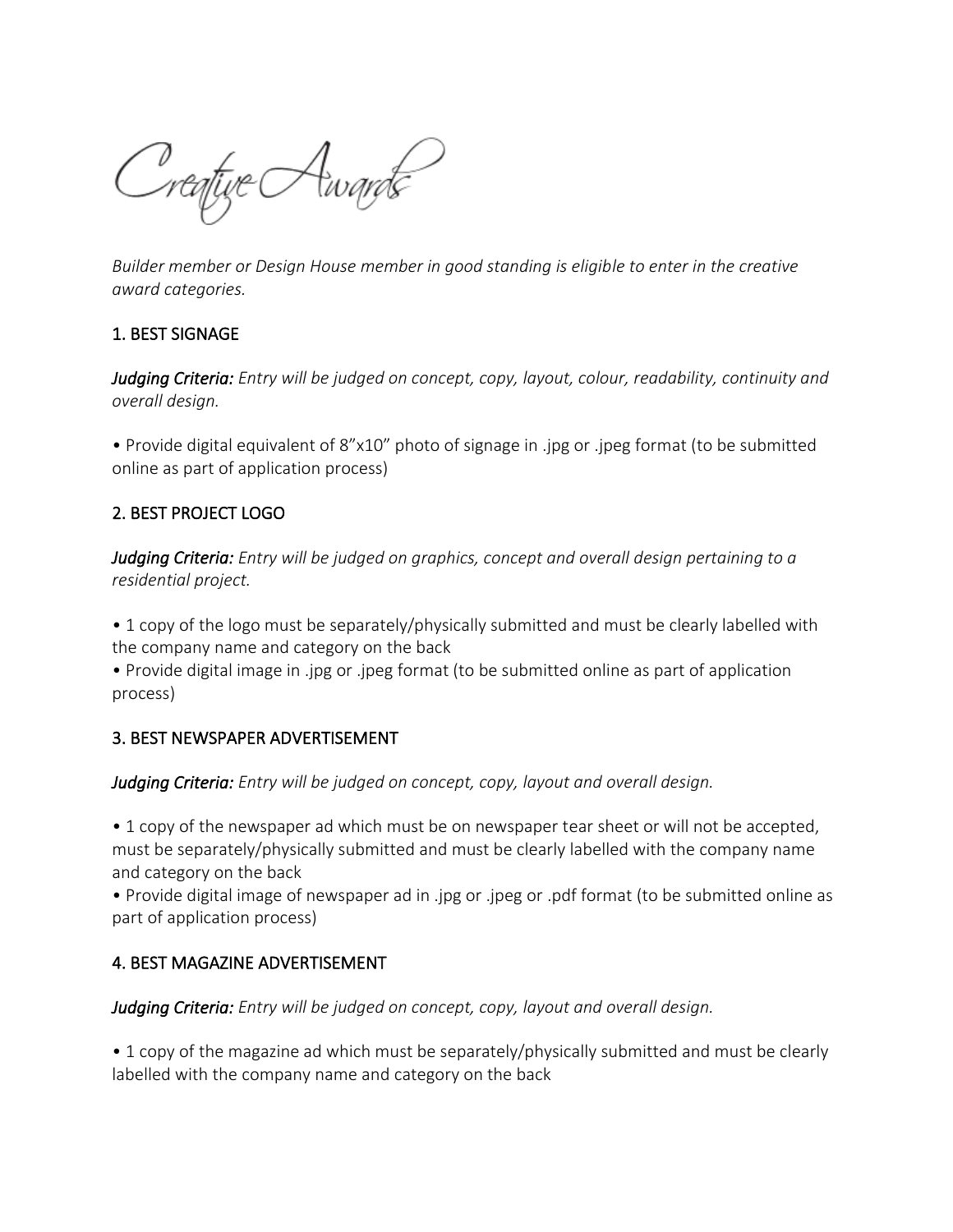• Provide digital image of magazine ad in .jpg or .jpeg or .pdf format (to be submitted online as part of application process)

## 5. BEST NEWSPAPER | MAGAZINE | FEATURE ADVERTORIAL

*Note: For any in-house publication submitted in this category, please include in Best On-Site Sales & Marketing Package only.*

*Judging Criteria: Entry will be judged on concept, copy, layout and overall design.*

• 1 copy of the newspaper | magazine | feature advertorial which must be separately/physically submitted and must be clearly labelled with the company name and category on the back • Provide digital image of newspaper/magazine/feature advertorial in .jpg or .jpeg or .pdf format (to be submitted online as part of application process)

### 6. BEST ON-LINE VIDEO ADVERTORIAL

*Judging Criteria: Judged on originality and creativity, concept and execution, communication of marketing theme.*

a) Builder

- b) Supplier
- c) Subtrade
- d) Subcontractor
- e) Service Professional

• Provide digital copy presentation (to be submitted online as part of application process, unless if in excess of 10gb please submit USB separately/physically)

# 7. BEST RADIO AD | TELEVISION AD

*Judging Criteria: Judged on originality and creativity, concept and execution, communication of marketing theme.*

• 1 copy of the project logo

• Provide digital copy presentation (to be submitted online as part of application process, unless if in excess of 10gb please submit USB separately/physically)

• Radio Ad only: provide digital copy of ad in .pdf format (to be submitted online as part of application process)

### 8. BEST SOCIAL MEDIA CAMPAIGN

*Judging Criteria: Judged on originality and creativity, concept and execution, communication of marketing them.*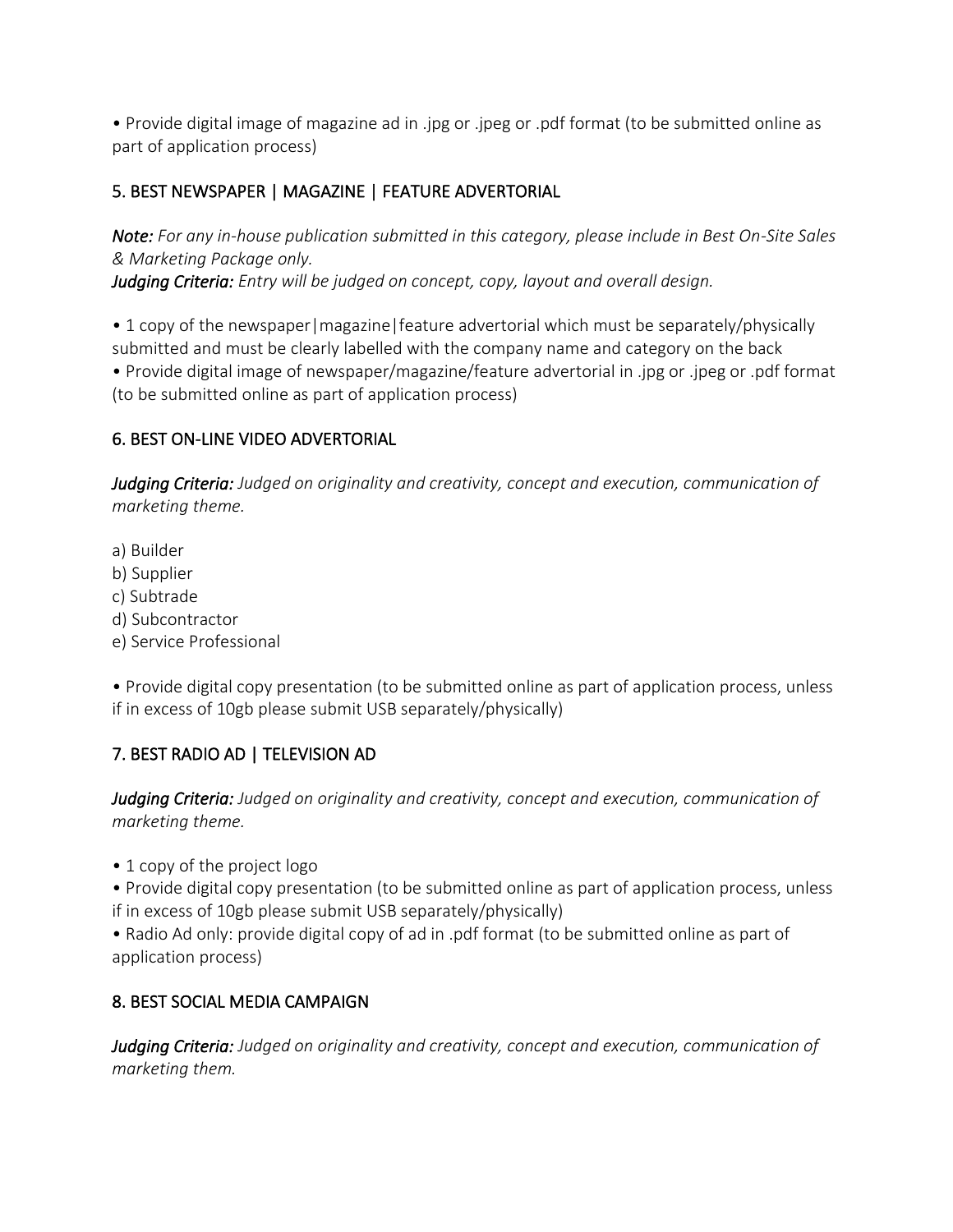• Provide links to all platforms used as part of campaign (ie. Facebook, Twitter, YouTube, etc.) (to be submitted online as part of application process)

• Outline in 500 words or less how you have measured the success of your social media campaign, in .pdf format (to be submitted online as part of application process)

### 9. BEST WEBSITE

*Judging Criteria: Entry will be judged on concept, layout, overall design, content and ease of navigation.*

• Provide digital image of the title/landing page in .jpg or .jpeg or .pdf format (to be submitted online as part of application process)

• Provide link to full website.

### 10. BEST ON-SITE SALES & MARKETING PACKAGE

*Judging Criteria: Entry will be judged on effectiveness of conveying a product or project theme, relaying information, copy and overall graphic design.*

• 1 complete copy of the on-site sales & marketing package must be separately/physically submitted

• Provide digital copy of the package in .pdf format (to be submitted online as part of application process)

### 11. BEST VIRTUAL TOUR

*Judging Criteria: Judged on originality and creativity, concept and execution, communication of marketing theme.*

a) Actual Spaces b) Conceptual Spaces

• Provide digital copy presentation (to be submitted online as part of application process), unless if in excess of 10gb please submit USB separately/physically)

#### 12. BEST INGENUITY IN MARKETING

a) Builder | Renovator b) Other

*Judging Criteria: Entry will be judged on a company marketing in a different way (ie. either through some new experience, new media, or non-typical topic beyond an actual project). As a result there are no true categories as we are looking for companies to be creative, non-standard, something outside the box, new or different or innovative and not in the market place.*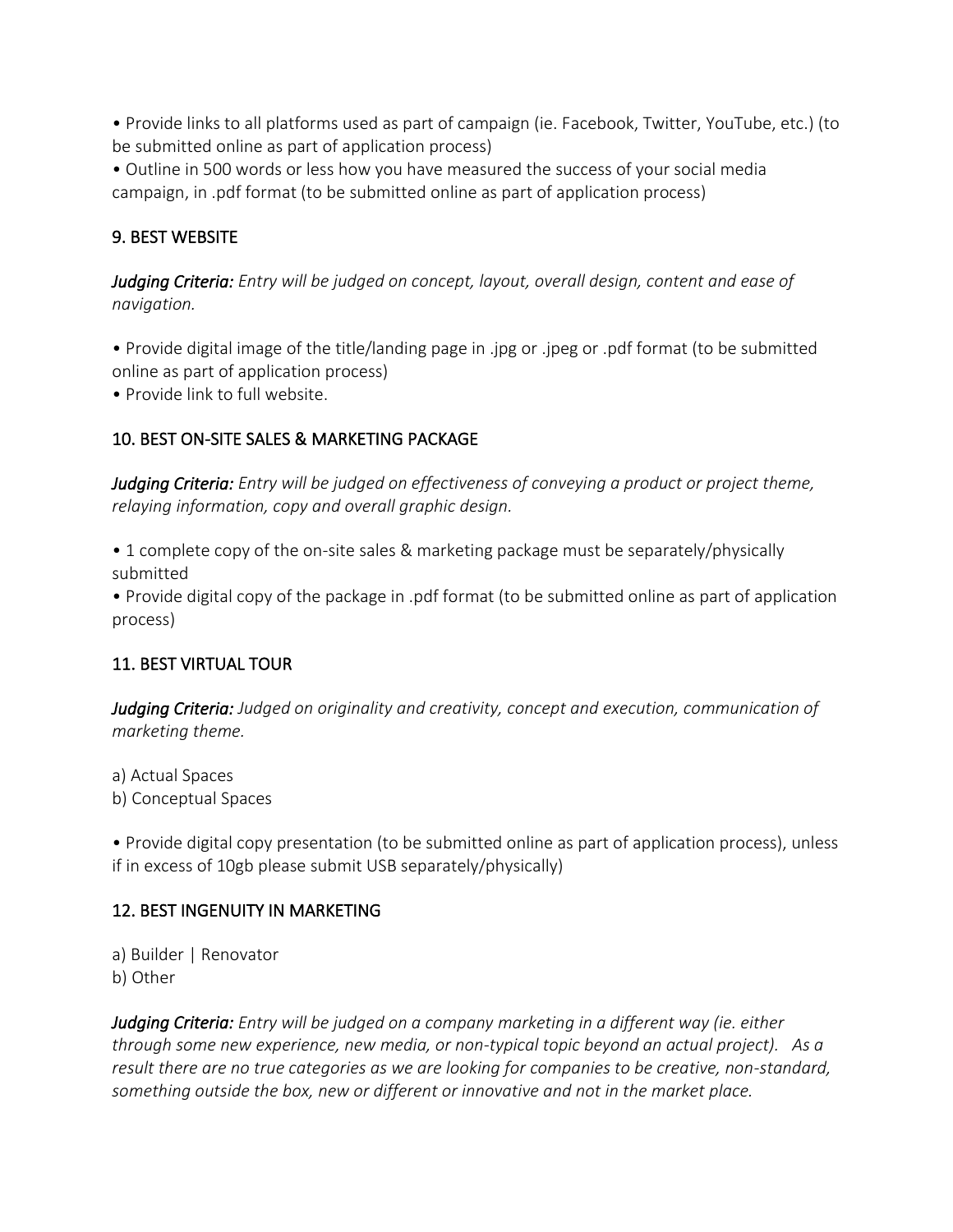• 1 complete copy of the marketing must be separately/physically submitted

• Provide digital copy of the package in .pdf format (to be submitted online as part of application process)

Back to Category Listing

*• A member in good standing is eligible to enter in the product award categories.*

*• Product Design Definition – A production home, which is built and is one that is offered for sale. A member must submit an unaltered floor plan as presented to the public for sale within the context of a production development.*

*• Due to COVID restrictions, all Product Award entries will be judged digitally. Please ensure all entries have a floor plan to help with the judging process.*

# 1. BEST SALES OFFICE

*Note: A winning Sales Office cannot be re-submitted unless it is being used for a NEW project. Please submit an unaltered floor plan of the sales office in digital (.jpg or .jpeg or .pdf) format.*

*Judging Criteria: Judged on ability to visually communicate the theme of the product line and the image of the company responsible for building the community.*

• Provide a minimum of 1 exterior and 2 interior images of sales office (attached to online application in .jpg, .jpeg or .pdf format)

# 2. BEST DÉCOR | DESIGN CENTRE

*Note: If an WE HBA award winning décor/design centre has been re-designed before and after photos must be submitted and three years passed since receiving award. Judging Criteria: Entries will be judged on ability of visually communicating the design choices available along with ease of design, flow, organization and presentation of centre*.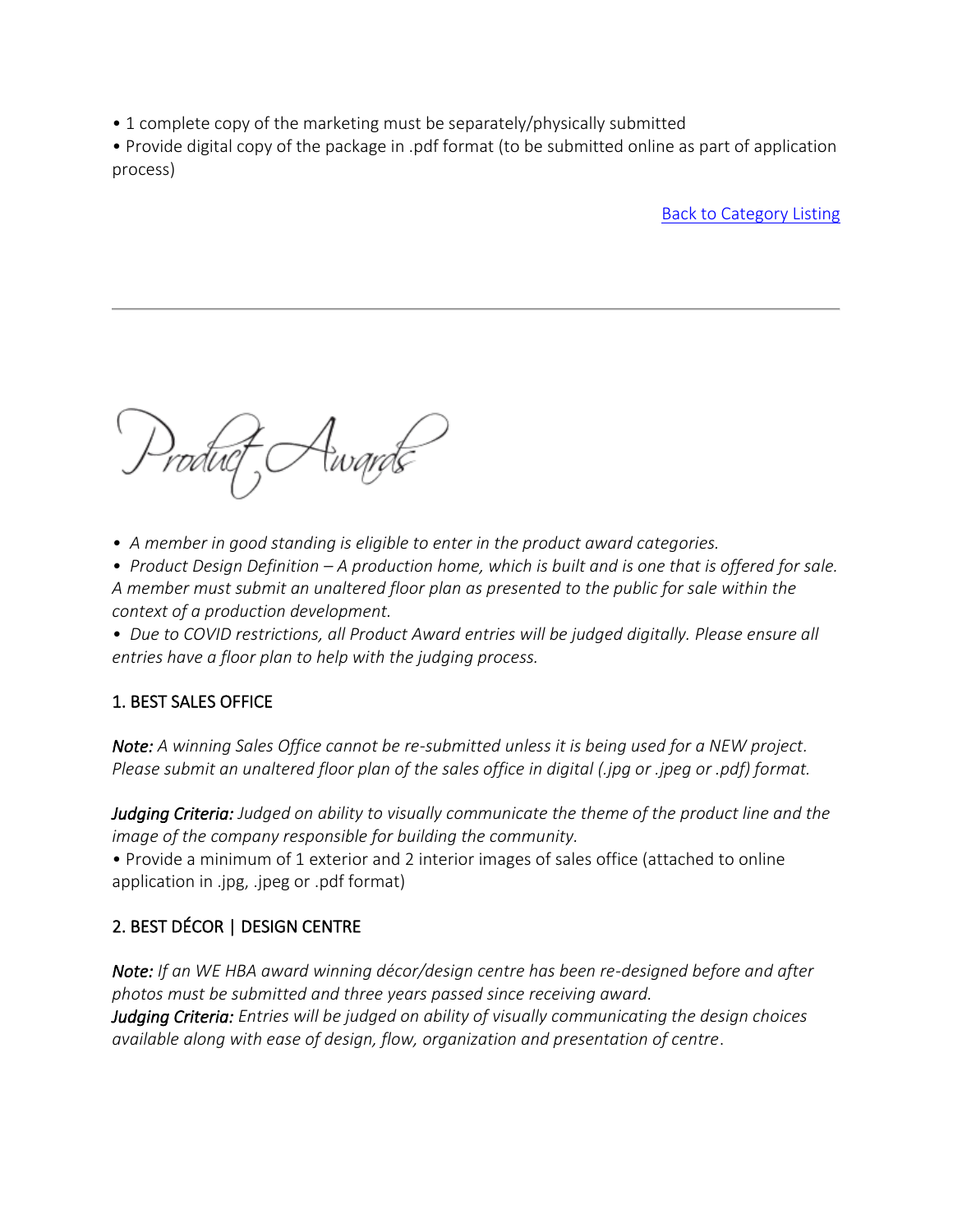• A décor/design centre is a dedicated space used exclusively for presentation of design options.

• Provide a minimum of 2 images of 2 different views throughout the décor/design centre (attached to online application in .jpg or .jpeg format)

## 3. BEST INTERIOR MERCHANDISING MODEL HOME OR SUITE

*Judging Criteria: Entries will be judged on use of finishes, furnishings, window treatments and accessories used to highlight features of the model home.*

• A model home is a home used on-site, open to the public for viewing and represents the home being sold in that project.

• Provide a minimum of 3 images of 3 different views throughout the model home (attached to online application in .jpg or .jpeg format)

a) Mid-High Rise

b) Low Rise

## 4. BEST PRODUCT CONCEPT DESIGN | MID-HIGH RISE

Maximum 3 entries per project

## *Condominium Mid-High Rise Definition – A production unit being offered for sale within a midhigh rise development.*

*Judging Criteria: Entry will be judged on overall exterior and interior appeal, inclusion of careful and innovative detailing, as well as creative use of space and functionality of floor plan in a completely built home/unit.*

• Provide a minimum of 1 exterior and a minimum of 3 interior product design images (attached to online application in .jpg or.jpeg format).

• A builder must submit an unaltered floor plan as presented to the public for sale within the context of a production development (attached to online application in .jpg, .jpeg or .pdf format) • Provide up to 3 photos photos of 3d modelling of building and overall site

a) Best condominium unit under 750 sq. ft.

b) Best condominium unit 750 sq. ft to 1,200 sq. ft.

c) Best condominium unit over 1,200 sq. ft.

### 5. BEST PRODUCT DESIGN | LOW RISE

Maximum 3 entries per project

*Product Design Definition – A production home (low rise: single detached dwelling, semidetached, or townhouse) which is built or conceptual and offered for sale.*

a) Actual - Model Home b) Concept - Pre Sale or Other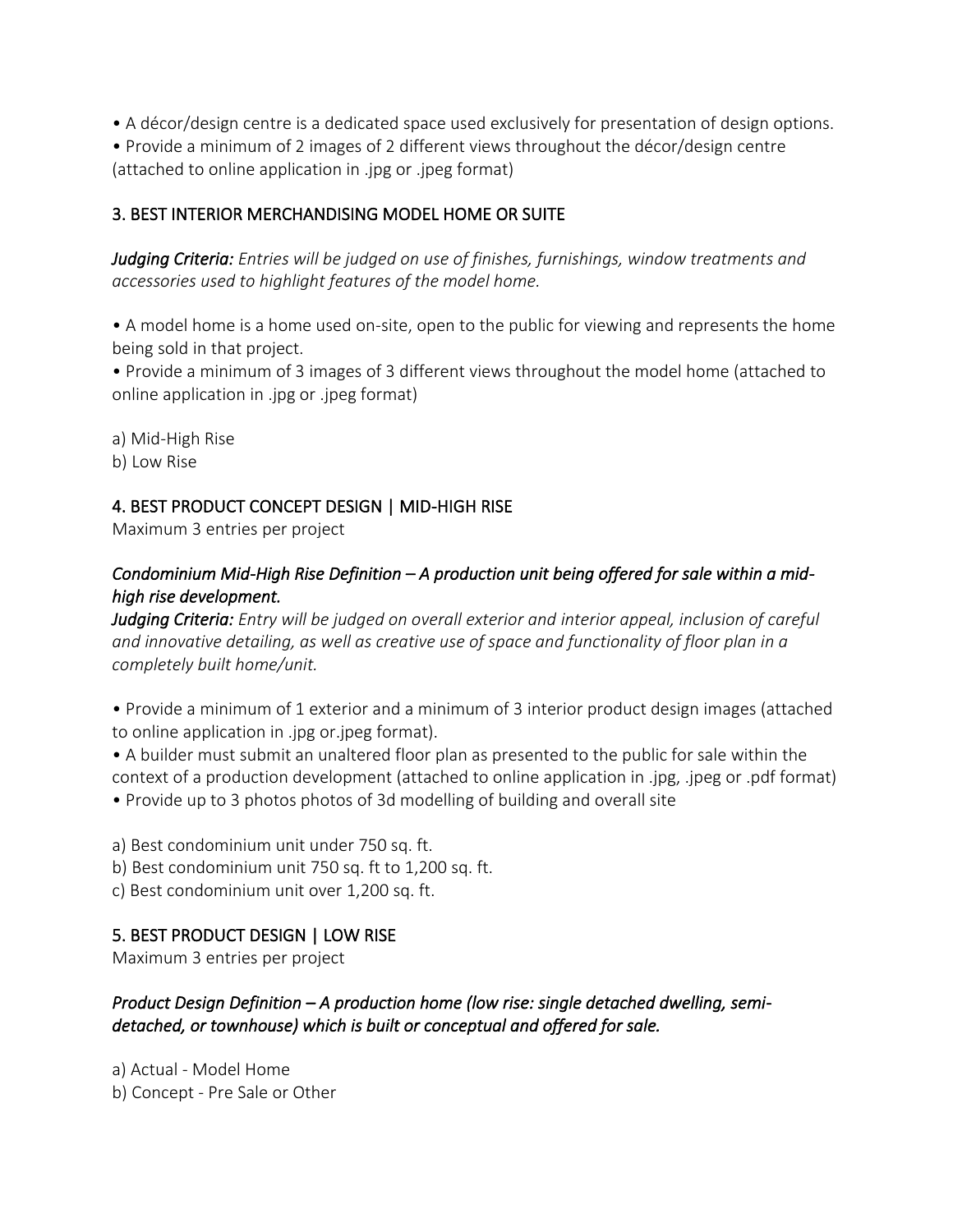*Judging Criteria: Entry will be judged on overall exterior and interior appeal, inclusion of careful and innovative detailing, as well as creative use of space and functionality of floor plan in a completely built home/unit.*

• Provide a minimum of 1 exterior and a minimum of 3 interior product design images (attached to online application in .jpg or.jpeg format).

• A builder must submit an unaltered floor plan as presented to the public for sale within the context of a production development (attached to online application in .jpg, .jpeg or .pdf format)

- a) Townhome | Semi-Detached Home
- b) Production Single Family Home
- Best single family home under 2,000 sq. ft.
- Best single family home 2,000 sq. ft. to 3,500 sq. ft.
- Best single family home 3,500 sq. ft. & over

### 6. BEST EXTERIOR

Maximum 3 entries per project

*Judging Criteria: Selection and use of materials on the exterior of the home which most successfully enhances the model or model complex and characterizes the theme and lifestyle of the target market.*

## CUSTOM EXTERIORS ARE NOT ELIGIBLE

• Provide a minimum of 1 image of front and back of exterior (attached to online application in .jpg or .jpeg format)

- a) Mid-High Rise Concept
- Condominium

• A copy of site plan must be submitted (attached to the online application in .pdf format)

- b) Townhome | Semi-Detached | Single Production Family Home
- Under 2,000 sq. ft.
- 2,000 sq. ft. to 3,500 sq. ft.
- 3,500 sq. ft. & Over

# 7. BEST NEW KITCHEN

Maximum 3 entries per project

*Note: For any model in a mid-high rise unit, townhome, semi-detached, or single family.* 

### CUSTOM KITCHENS ARE NOT ELIGIBLE

*Judging Criteria: Overall appeal, use of materials, creative use of space and function of the kitchen.*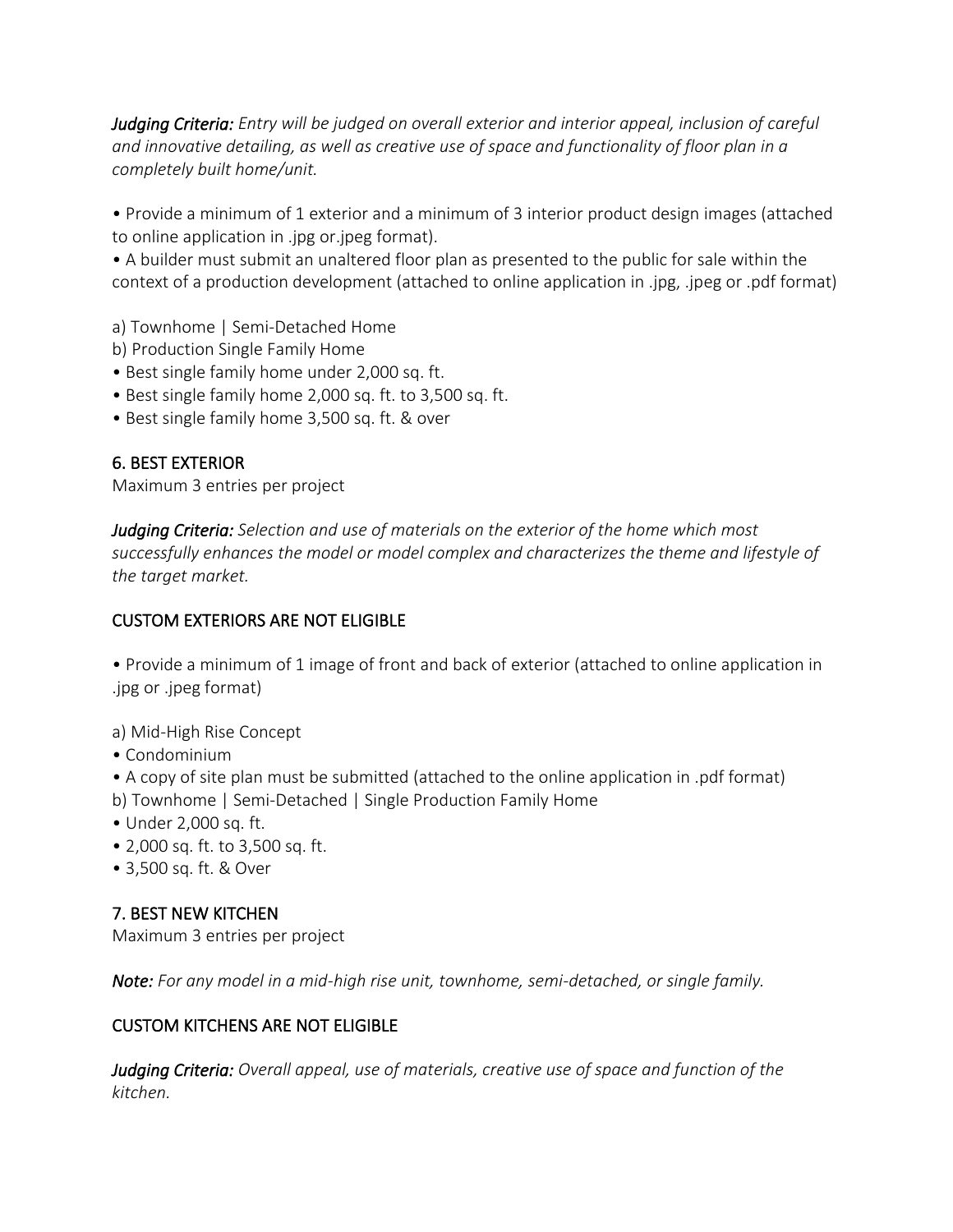• Provide a minimum of 2 images of kitchen (attached to the online application in .jpg or .jpeg format)

a) Mid- High Rise Unit

- b) Townhome | Semi-Detached | Single Production Family Home
- Under 2,000 sq. ft.
- 2,000 sq. ft. to 3,500 sq. ft.
- 3,500 sq. ft. & Over

### 8. BEST NEW BATHROOM

Maximum 3 entries per project

*Note: For any model in a mid-high rise unit, townhome, semi-detached, or single family.* 

### CUSTOM BATHROOMS ARE NOT ELIGIBLE

Judging Criteria: Overall appeal, use of materials, creative use of space and function of the bathroom.

• Provide a minimum of 2 images of bathroom (attached to the online application in .jpg or .jpeg format)

a) Mid- High Rise Unit

- b) Townhome | Semi-Detached | Single Production Family Home
- Under 2,000 sq. ft.
- 2,000 sq. ft. to 3,500 sq. ft.
- 3,500 sq. ft. & Over

### 9. BEST CUSTOM HOME

*Note:* A new home built from the ground up. A custom home is a one of a kind design, not production built and total market value includes land.

*Judging Criteria: Overall exterior and interior appeal, creative use and functionality of interior space in a completely built home. NOTE: Interior decorating is not part of judging criteria.* • Provide a minimum of 2 exterior (front and back) and minimum 5 interior photos of custom home (attached to the online application in .jpg or .jpeg format) a) Best custom home under \$1,500,000

b) Best custom home \$1,500,000 - \$3,000,000

c) Best custom home \$3,000,000 & over

### 10. BEST IN HOUSING AFFORDABILITY

This award recognizes a member who embraces leadership in improving housing affordability. This includes innovative approaches for any part of the housing continuum and may be targeted to any ages in household communities in Hamilton-Halton from private market housing, to firsttime homebuyers, to purpose-built social housing and a diverse range of housing forms.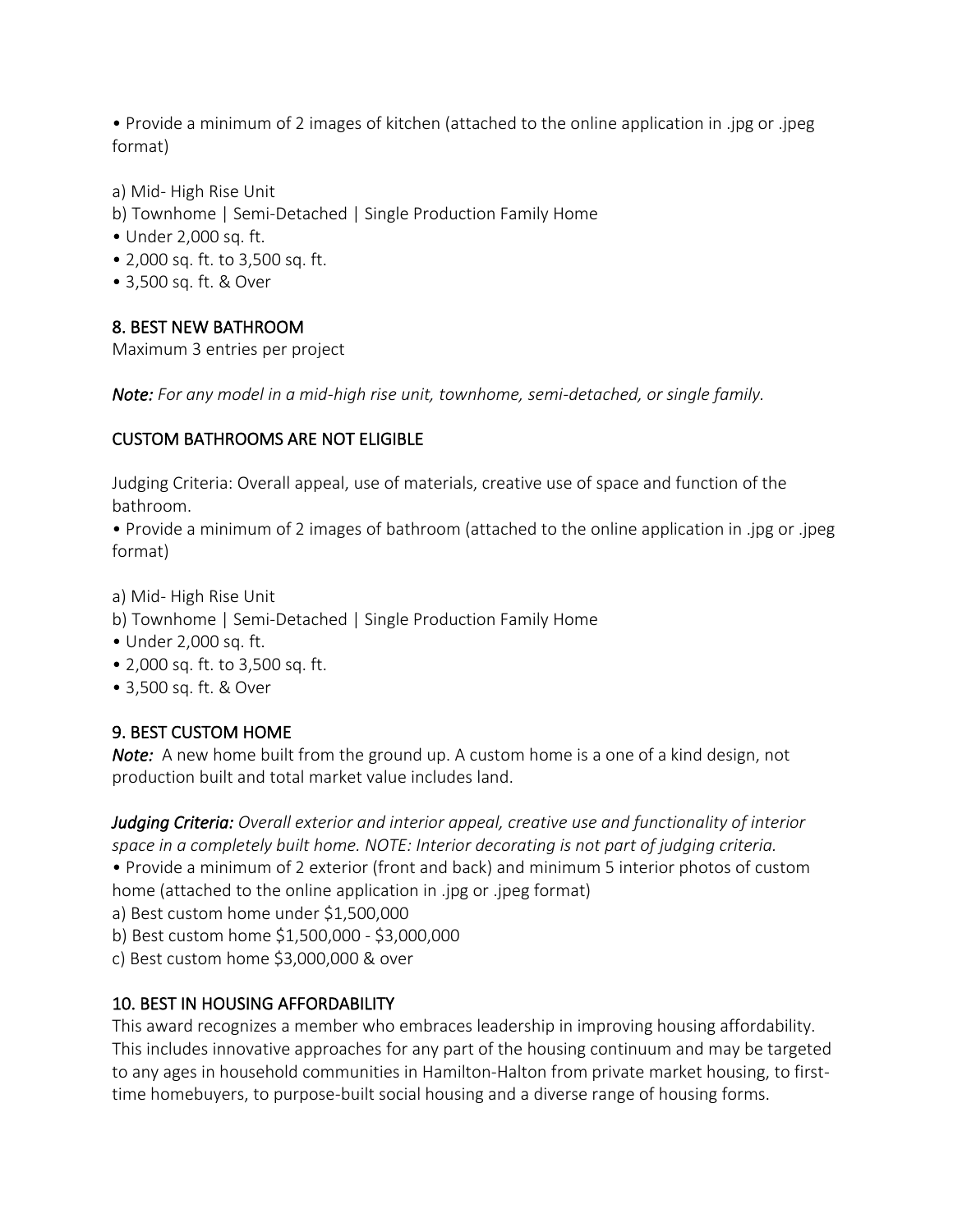### STANDARD MARKET BASED COSTED PROJECTS ARE NOT ELIGIBLE

#### *Judging Criteria:*

• Provide a minimum of 2 and up to 5 images of the project and (attached to the online application in .jpg or .jpeg format) and may include a letter of support Entry will be judged on the following:

- Leadership in fostering innovative approaches to housing affordability in Hamilton-Halton
- Action plans or strategies within the project to improve overall housing affordability for the owners or renters
- Other affordability considerations that make the project unique, such as design considerations, research, zoning, timelines, sales plans, inclusion and access to the units etc.
- Community and/or overall impact from the housing solution

Back to Category Listing

Renovat jon Awards

### 1. BEST ACCESSIBLE ELEMENTS IN A HOME OR RENOVATION

*Note: For any model in a mid-high rise unit, townhome, semi-detached, or single family or renovation.* 

The intent of this award is to provide multiple accessibility features into a home or renovation to suit a) aging in place or b) disability. Multiple elements must be provided, described and photographed. Judging will be carried out by professionals who specialize in home modification,

*Judging Criteria: Overall appeal, use of materials, creative use of space and function of the accessible elements.*

• Provide a minimum of 2 images of accessible elements (attached to the online application in .jpg or .jpeg format)

a) Mid-High Rise b) Townhome | Semi-Detached Home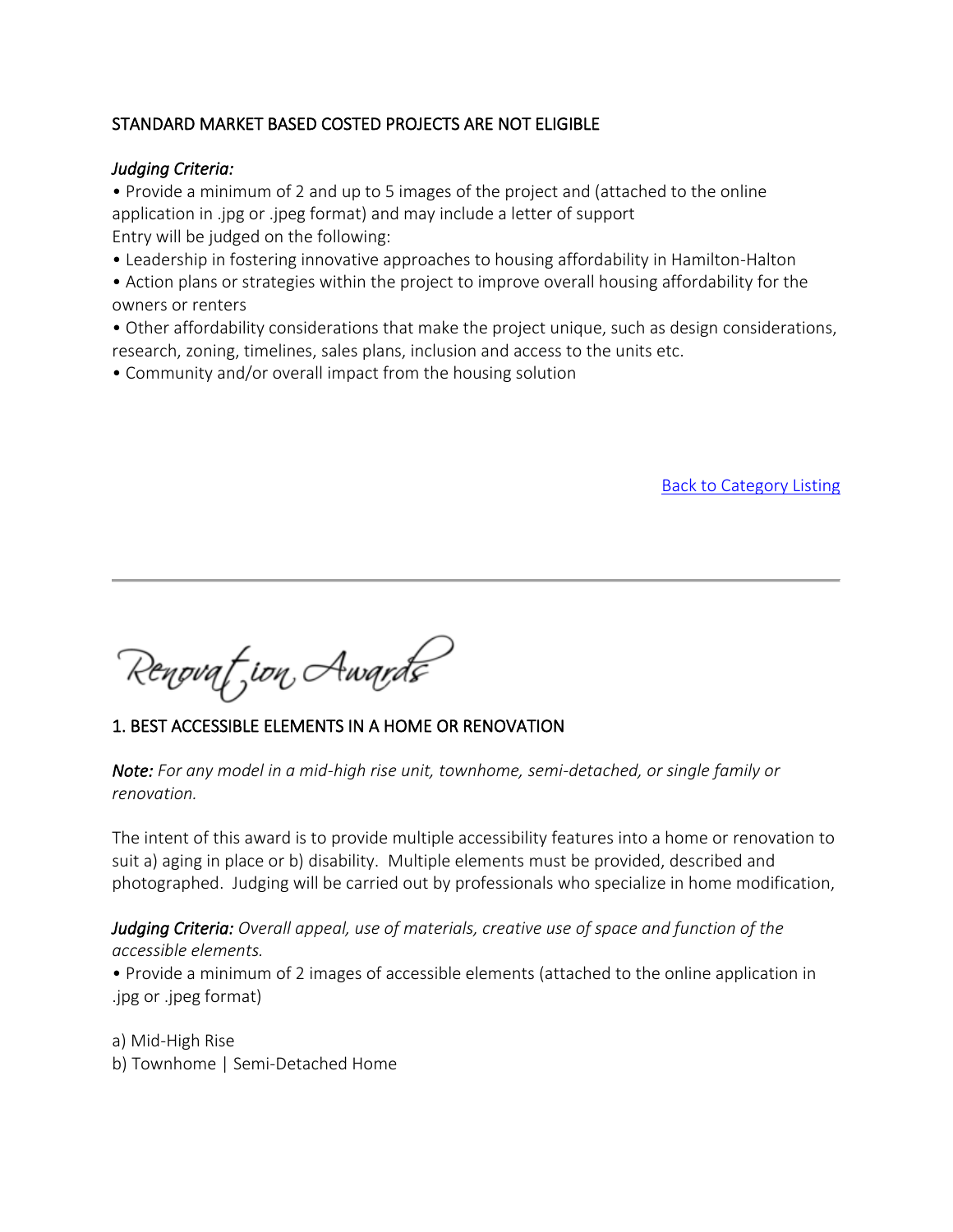c) Production Single Family Home

d) Renovation

### 2. BEST RENOVATION

*• Open to builder or renovator members of WE HBA.*

*• Any renovation (large or small) to an existing dwelling. Conversions from a previous neighbourhood commercial use to a single residential dwelling are also in this category. These categories are split on the basis of renovation cost*

*• Renovation Cost: for the purposes of these awards, means the hard or total construction contract cost of the renovation to the consumer, excluding land, original pre-renovation structure, architects or designer's fess, furniture, furnishing or artwork and landscaping.*

*• Before pictures are an important part of the judging. Don't forget to take before pictures. The before and after shots should be from a similar angle.*

#### • BEFORE AND AFTER PHOTOS TAKEN AT SAME VIEW POINT MUST BE SUBMITTED TO GUIDE THE JUDGES IN THEIR DECISION.

*• Site and floor plans clearly show what was renovated must be provided on-site.*

*Judging Criteria: Overall appeal, use of building materials, use of space, function of floor plan and compatibility of the renovations with existing elements.*

*• Provide a minimum of 5 before images and 5 after images from a similar angle of the renovation (attached to the online application in .jpg or.jpeg format)*

a) Best renovation under \$25,000

- b) Best renovation \$25,000 to under \$75,000
- c) Best renovation \$75,000 to under \$150,000
- d) Best renovation \$150,000 to under \$400,000
- e) Best renovation \$400,000 to under \$1,000,000
- f) Best renovation \$1,000,000 & over

#### 3. BEST OTHER BUILDING

Pool house, stand alone granny suite, decked out garage, coach house etc.

Do you have a built project that doesn't fit a traditional residential house or renovation?

*Judging Criteria: Overall exterior and interior appeal, creative use and functionality of interior space in a completed Other Building.*

NOTE: Interior decorating is not part of judging criteria.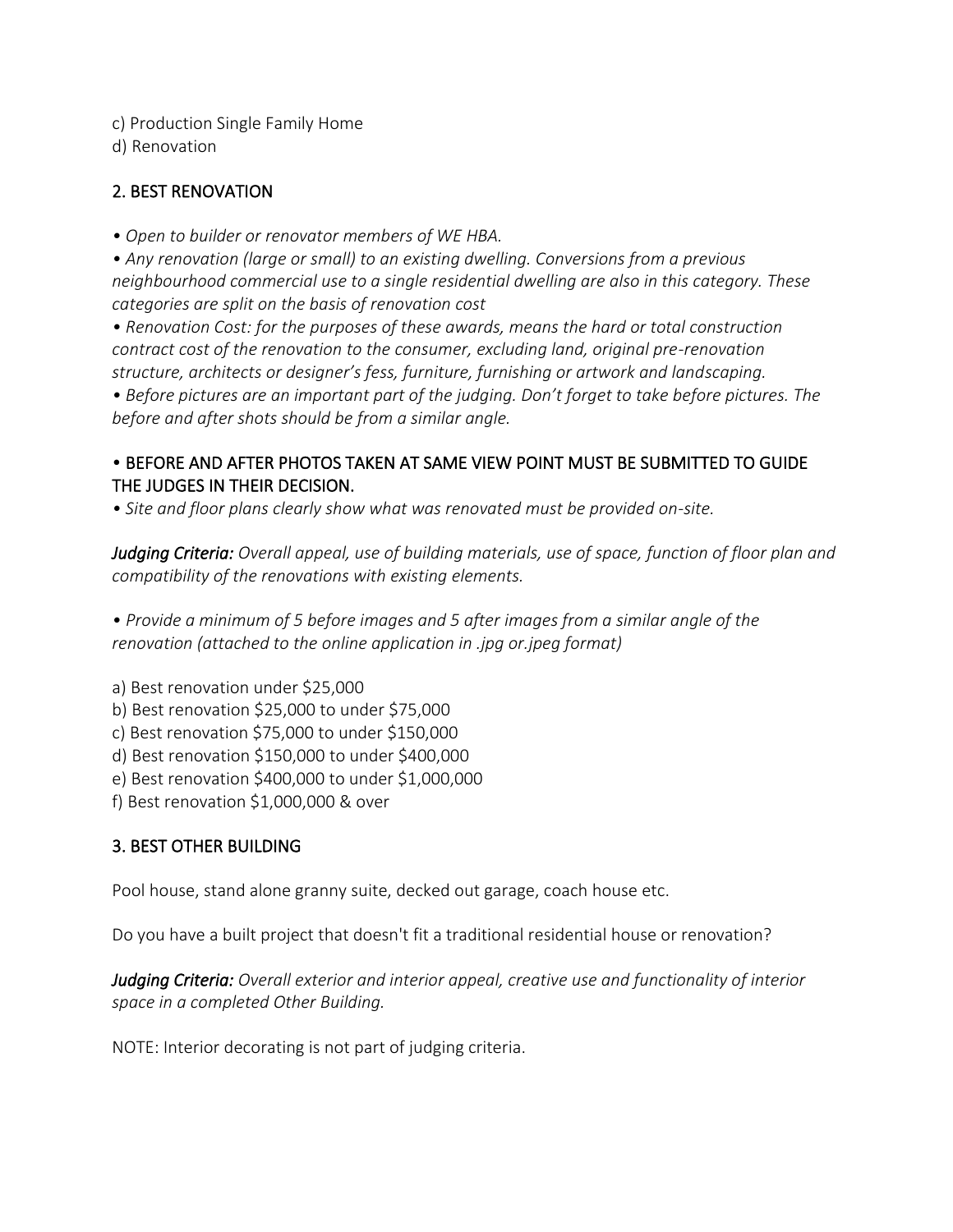• Provide a minimum of 1 exterior and a minimum 3 interior images of other building (attached to online application in .jpg, .jpeg or .pdf format)

Back to Category Listing

Achievement, Awards

*Eligibility: The supplier and/or trade and/or service or professional service provider must be a fulltime member of the WE HBA in good standing.*

### *ALL ACHIEVEMENT AWARD FORMS MUST BE COMPLETED OR THE SUBMISSION WILL BE ELIMINATED.*

### 1. BHT Award | Building Homes Together

This award is in recognition of a builder member who uses the most WE HBA members to build a house.

Judging Criteria: The house must have been built by an WE HBA member. In the process of building this house the builder will have to ensure that as many trade contractors, suppliers, manufacturers or service professionals used in the creation of the house were members of the Association.

*Eligibility: The builder must be a WE HBA member and all trade contractors, suppliers, manufacturers or service professionals must be WE HBA members in good standing at the time of submission.*

• Provide 1 image of company logo (attached to the online application in .jpg or .jpeg format)

# 2. SUPPLIER COMPANY OF THE YEAR

*Judging Criteria: Quality workmanship, innovation and excellence in service. Submit a narrative on service workmanship and innovation and how it assisted the home building industry during February 16, 2021 - January 31, 2022.*

- Provide 1 image of company logo (attached to online application in .jpg or .jpeg format)
- Provide a detailed company profile (attached to online application in .doc, .docx, or .pdf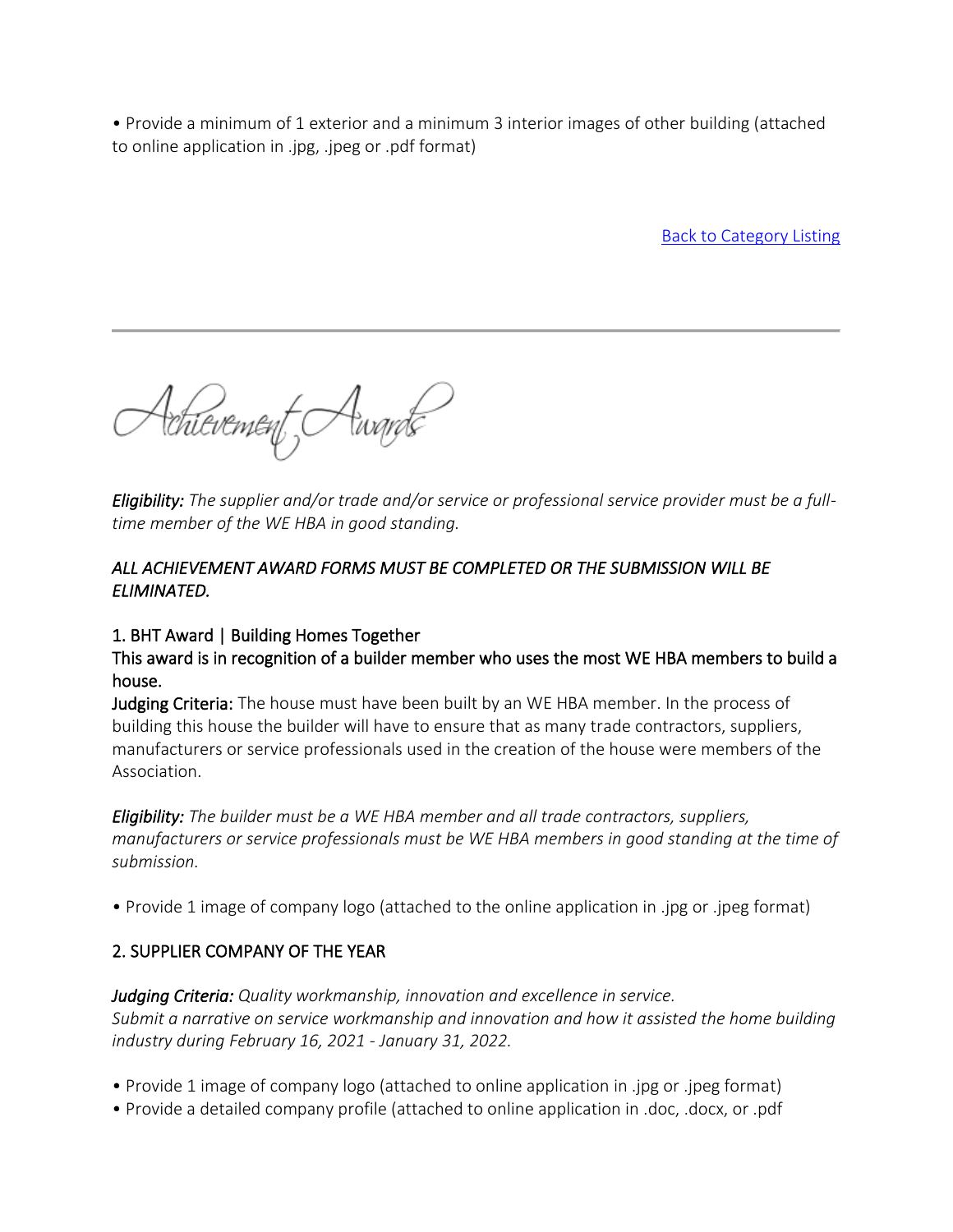format)

- Provide goals and achievements for year
- Provide how your company is contributing to environmental sustainability (this can be internal ie. recycling and/or jobsite related)
- Provide 3 member references

### 3. TRADE COMPANY OF THE YEAR

*Judging Criteria: Innovation and excellence in service during February 16, 2021 - January 31, 2022.*

Submit a narrative on service and innovation and how it assisted the home building industry

- Provide 1 image of company logo (attached to online application in .jpg or .jpeg format)
- Provide a detailed company profile (attached to online application in .doc, .docx, or .pdf format)
- Provide what differentiates you from your competition
- Provide 3 member references

#### 4. SERVICE COMPANY OF THE YEAR

*Judging Criteria: Innovation and excellence in service during February 16, 2021 - January 31, 2022.*

Submit a narrative on service and innovation and how it assisted the home building industry

• Provide 1 image of company logo (attached to online application in .jpg or .jpeg format)

• Provide a detailed company profile (attached to online application in .doc, .docx, or .pdf format)

- Provide what differentiates you from your competition
- Provide 3 member references

#### 5. PROFESSIONAL SERVICE PROVIDER COMPANY OF THE YEAR

*Judging Criteria: Innovation and excellence in service during February 16, 2021 - January 31, 2022.*

Submit a narrative on service and innovation and how it assisted the home building industry

• Provide 1 image of company logo (attached to online application in .jpg or .jpeg format)

• Provide a detailed company profile (attached to online application in .doc, .docx, or .pdf format)

- Provide what differentiates you from your competition
- Provide 3 member references

### 6. MARIO BORRELLI MEMORIAL AWARD FOR BEST SALESPERSON OF THE YEAR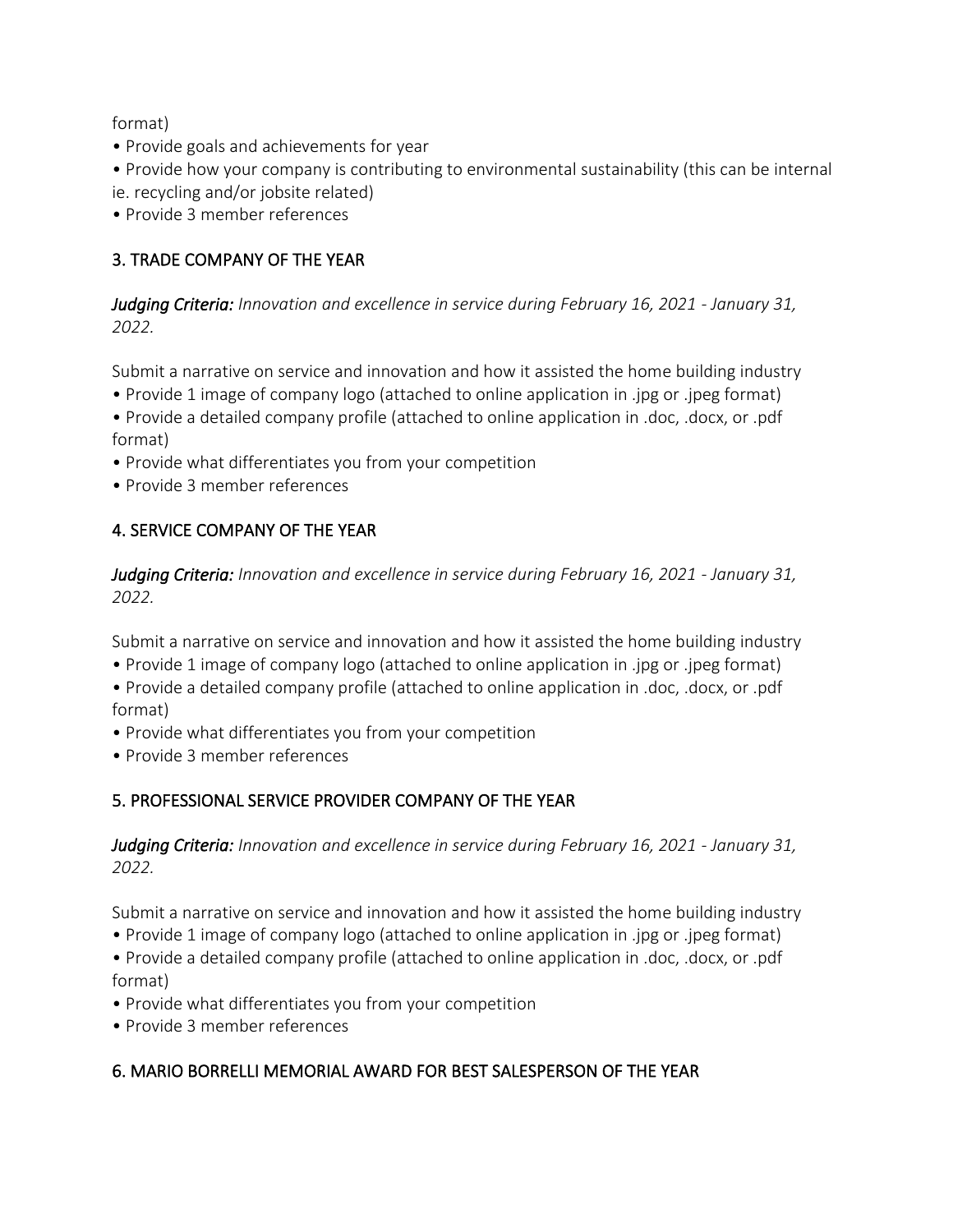*Sadly, long time member Mario Borrelli of Multi-Area Developments passed away in June of 2021. Mario won the Salesperson of the Year award for an unprecedented six times during his time with the Association. WE HBA is proud to rename this award to 'The Mario Borrelli Memorial Award for Best Salesperson of the Year'.* 

*Eligibility: The candidate must be a full-time new home salesperson directly employed by an WE HBA member in good standing.*

*More than one salesperson per company is eligible.*

### *Judging Criteria, New Homes Sales:*

*• Professional approach to sales, selling techniques used, personal contribution to marketing the new homes during February 16, 2021 - January 31, 2022.*

*• The entry form must be submitted by the broker and/or builder. For a complete evaluation, please fill out the online form and attach a document of not more than 300 words on why this salesperson deserves Salesperson of the Year (attached to online application in .doc, .docx, or .pdf format)*

• Provide 1 image of each candidate (attached to online application in .jpg or .jpeg format)

### 7. BEST SALES TEAM OF THE YEAR

*Eligibility: The team must consist of 2 or more full-time new salespeople directly employed by a WE HBA member in good standing. The sales team must work at the same site. The entry form must be submitted by the broker and/or builder. For a complete evaluation, please fill out the form. If you want to submit more information, please attach it to the online application in .doc, .docx, or .pdf format.*

*Judging Criteria, New Homes Sales: Professional approach to sales, selling techniques used, contribution to marketing the new homes during February 16, 2021 - January 31, 2022. The team will be judged from your written submission only.*

• Provide 1 image of the sales team (attached to online application in .jpg or .jpeg format)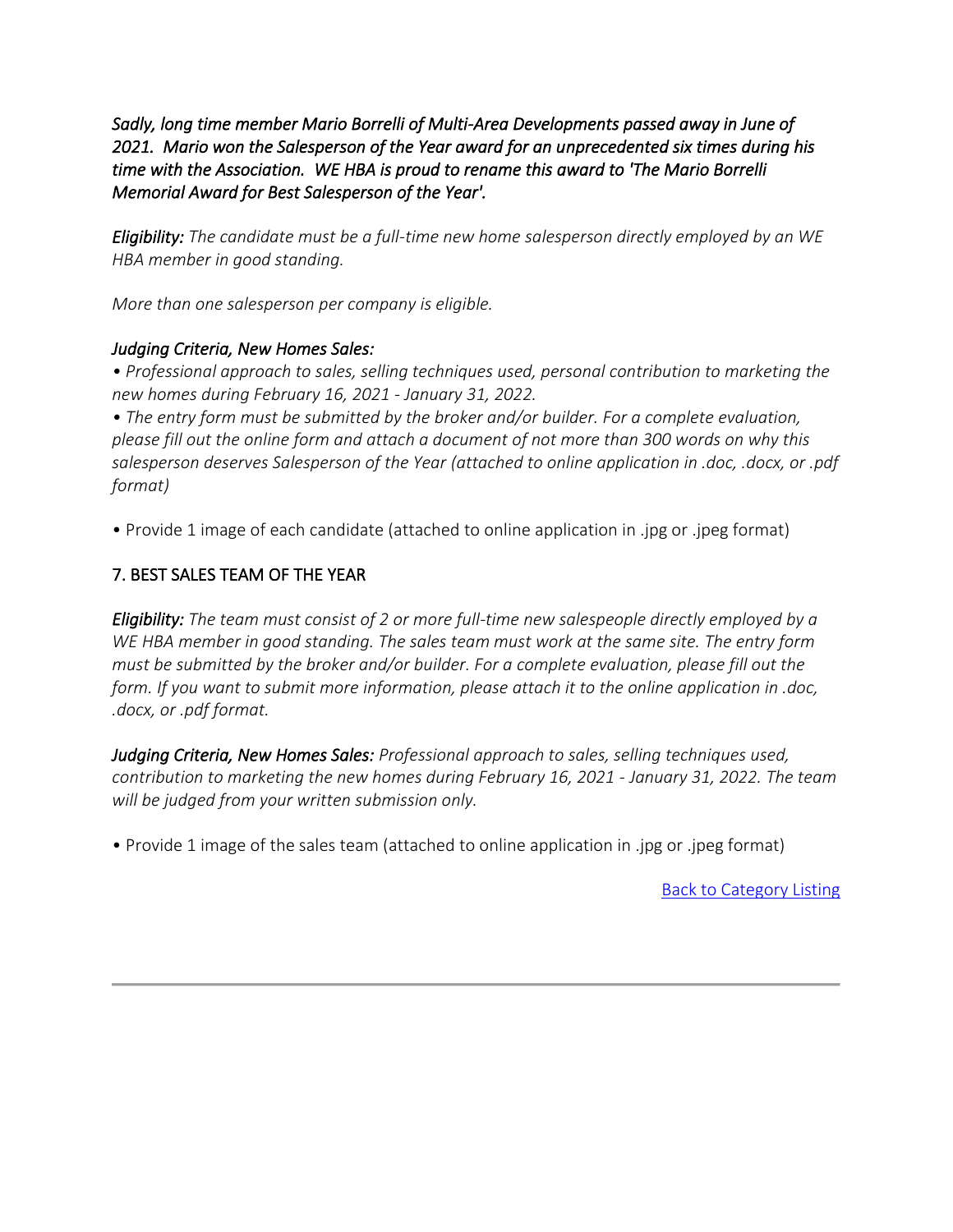**MARKETING** 

#### *This award is in recognition of the best site marketing campaign.*

*Judging Criteria: The new community or mid-highrise development must have been launched between February 16, 2021 and January 31, 2022.*

#### Mandatory:

- The New Community must be marketed with a Sales Office
- Provide 1 image of project logo (attached to online application in .jpg or .jpeg format)

#### Choose:

- A minimum of 5 (no maximum) to be eligible for Marketing Award of the Year
- Note: The 3 highest marks from your categories chosen below will be used to calculate your score
- Mark your previously entered categories
- □ Best Signage
- □ Best Project Logo
- □ Best Newspaper Advertisement
- □ Best Magazine Advertisement
- □ Best Newspaper | Magazine | Feature Advertorial
- □ Best On-Line Video Advertorial
- □ Best Radio Ad | Television Ad
- □ Best Social Media Campaign
- □ Best Website
- □ Best On-Site Sales and Marketing Package
- □ Best Virtual Tour
- □ Best Ingenuity in Marketing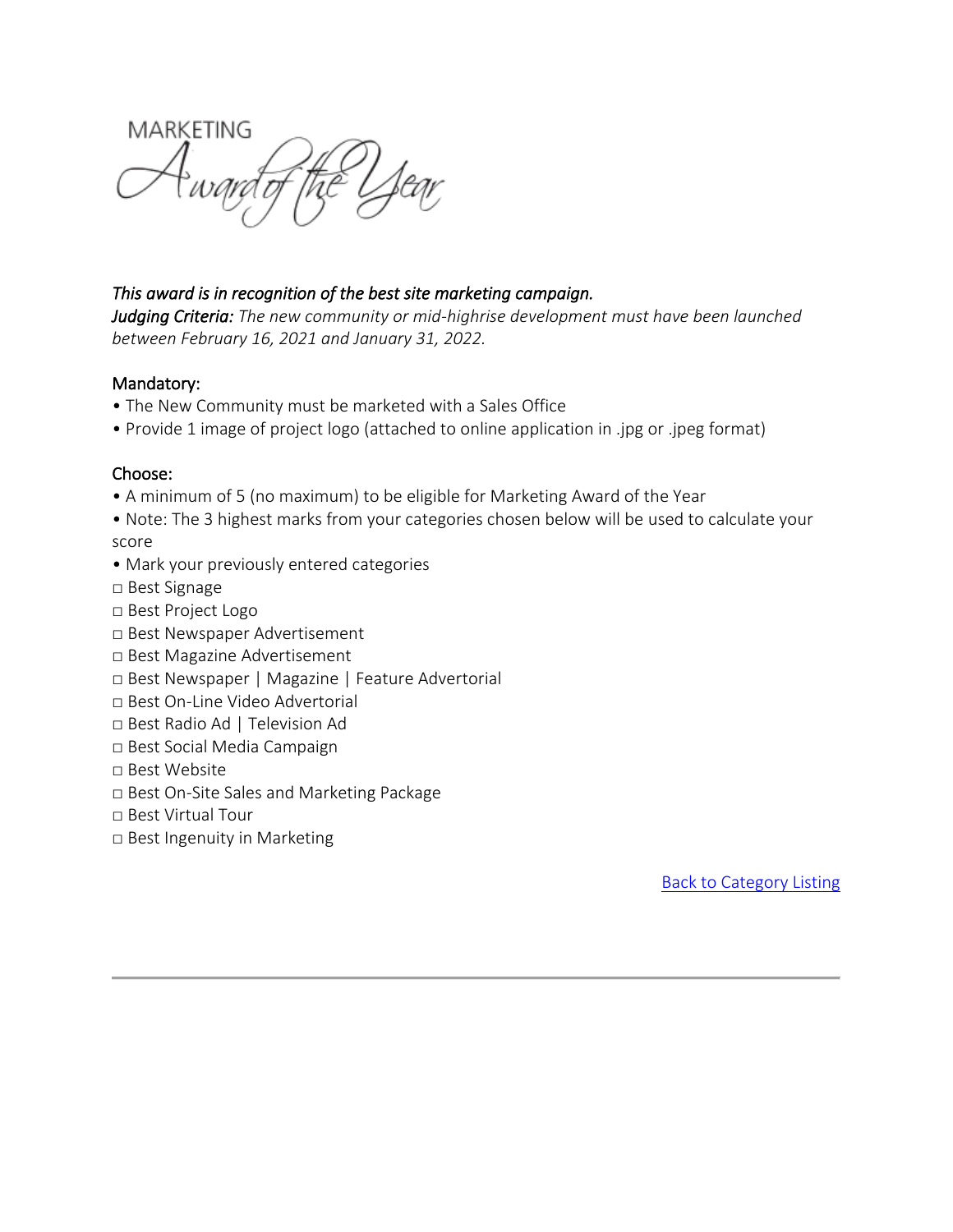MID-HIGH RISE DEVELOPMENT

*Judging Criteria: The project must be marketed between February 16, 2021 and January 31, 2022. The project will be judged on overall site presentation, curb appeal, innovation and technology.*

#### Mandatory:

- The New Project must be marketed with an on-site sales centre
- Judges must be able to have a virtual interview with all applicants and view the model suite within sales centre to have an understanding of what finished units will look like
- Provide up to 3 photos of 3d modelling of building and overall site
- Provide 1 image of project logo (attached to online application in .jpg or .jpeg format)
- Submit full marketing package
- Submit site plan or subdivision plan with street names
- Submit 2 examples of ads, renderings and floor plans and any other marketing material

#### Choose:

• A minimum of 3 (no maximum) categories must be previously entered to be eligible for Project of the Year. The 3 highest marks will be averaged to calculate your score.

- Mark your previously entered categories
- □ Best Kitchen
- □ Best Bathroom
- □ Best Exterior
- □ Best Interior Merchandising Model Home or Suite
- □ Best Sales Office

And a minimum one of:

- □ Best condominium unit under 750 sq. ft.
- $\Box$  Best condominium unit 750 sq. ft to 1,200 sq. ft.
- □ Best condominium unit over 1,200 sq. ft.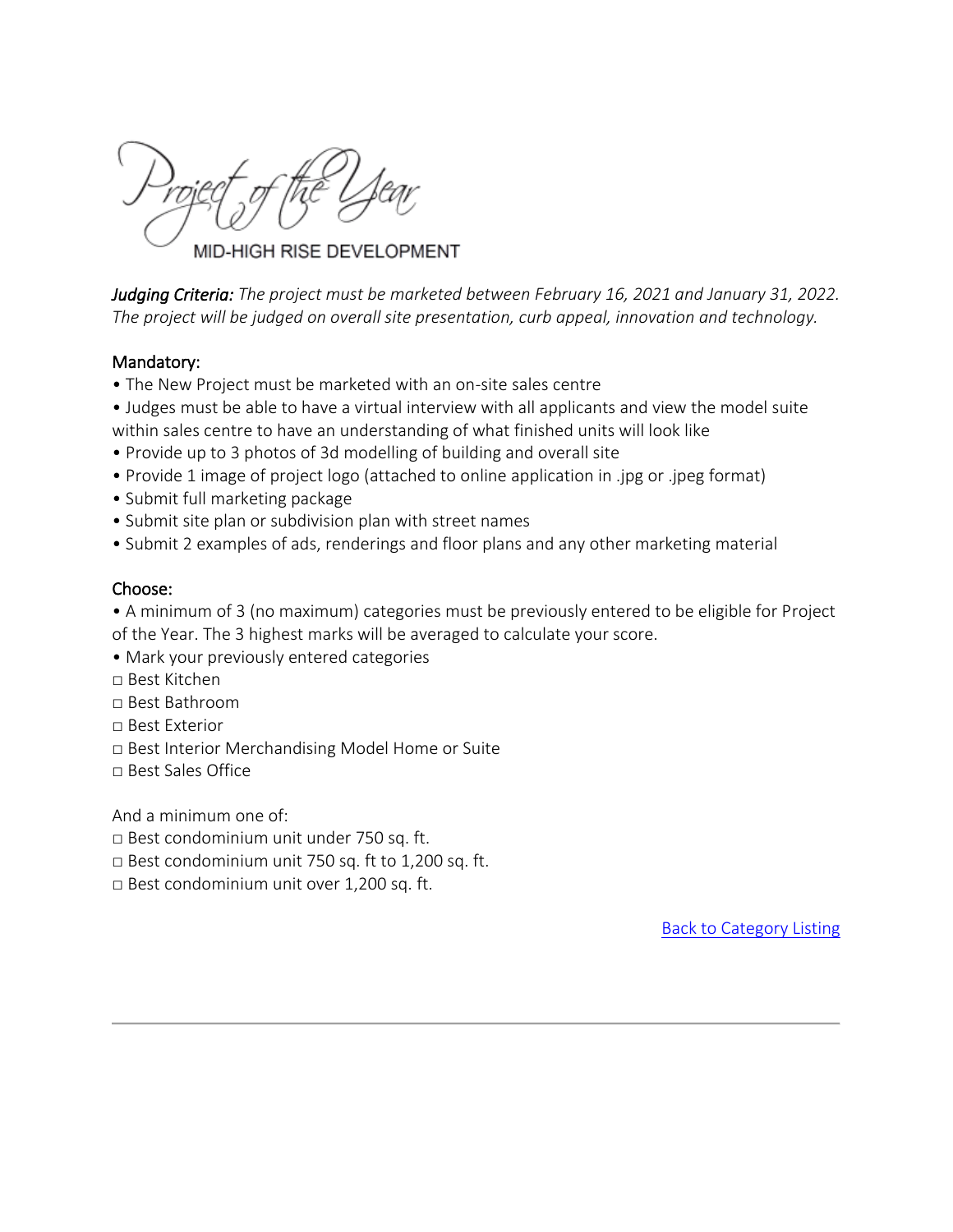*Judging Criteria: The project must be marketed between February 16, 2021 and January 31, 2022. The project will be judged on overall site presentation, curb appeal, innovation and technology.*

#### Mandatory:

- The applicant must be developing a complete community
- Building part of the lots in a development by someone else is not eligible for this award
- The New Project must be marketed with an on-site sales centre and/or model home and/or equivalent and marketed as a stand alone community

• Judges must be able to have a virtual interview with all applicants to have an understanding of the community

- Provide streetscape drawings if project is not fully developed
- Provide 1 image of project logo (attached to online application in .jpg or .jpeg format)
- Submit full marketing package
- Submit site plan or subdivision plan with street names
- Submit two examples of ads, renderings and floor plans and any other marketing material
- Include what defines this project as a community (25% of your mark)

#### Choose:

• A minimum of 3 (no maximum) categories must be previously entered. to be eligible for Project of the Year. The three highest marks will be averaged to calculate your score.

• Mark your previously entered categories

□ Best Kitchen

- □ Best Bathroom
- □ Best Exterior
- □ Best Interior Merchandising Model Home or Suite
- □ Best Sales Office
- □ Best Décor | Design Centre

And a minimum one of:

- a) Townhome | Semi-Detached Home
- □ Best townhome | semi-detached home
- b) Production Single Family Home
- □ Best single family home under 2,000 sq. ft.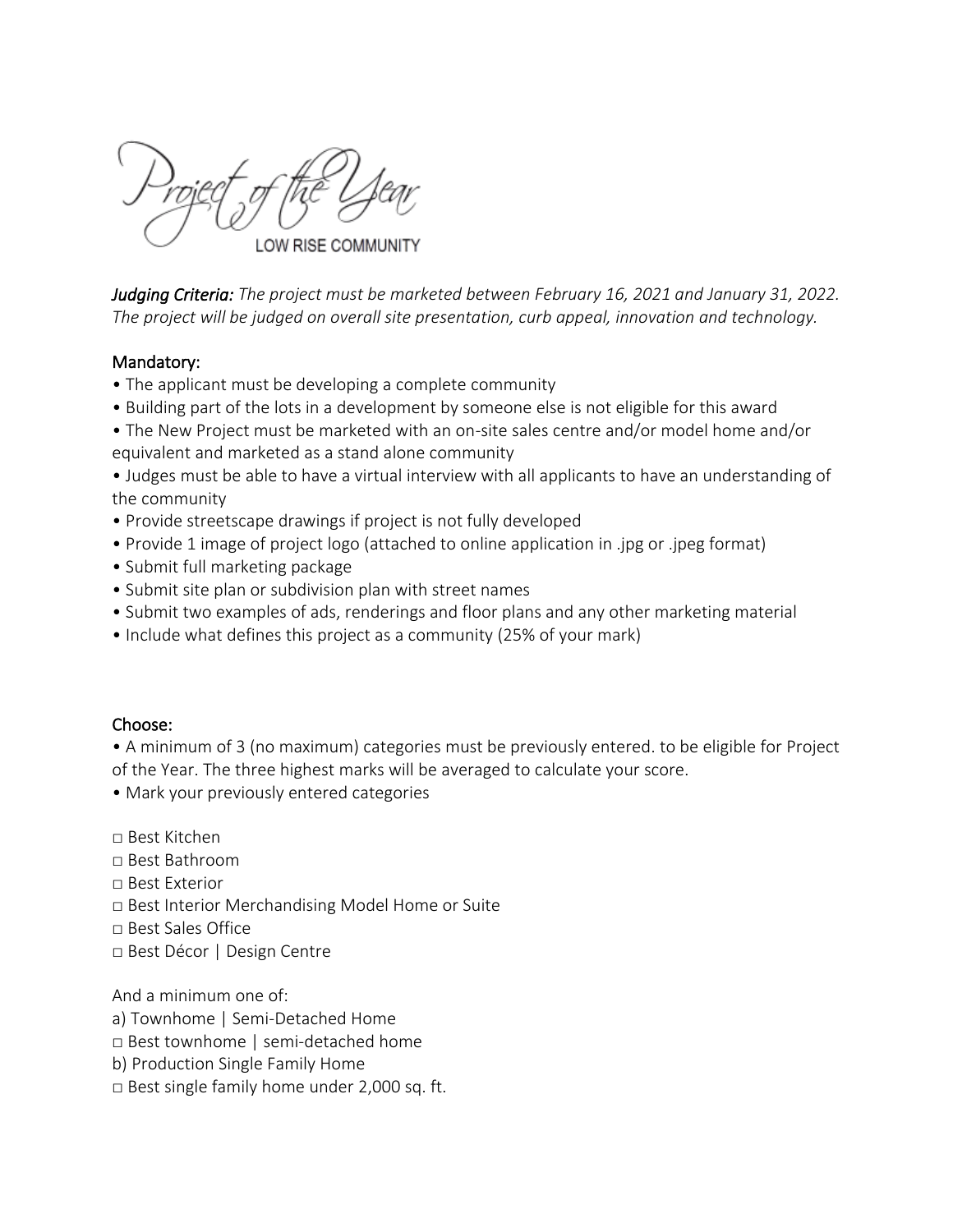$\Box$  Best single family home 2,000 sq. ft. to 3,500 sq. ft. □ Best single family home 3,500 sq. ft. & over

Back to Category Listing

### 1) GREEN DEVELOPMENT OF THE YEAR

This award will be given to the developer (subdivision, site plan, etc.) who demonstrated innovation, leadership and technical excellence in 2021 through energy efficient and highperformance practices, that go above and beyond the requirements of the City and/or Region, MOEE, etc. It is expected that the winner of this award will have demonstrated new or extraordinary measures into their project not normally seen in standard development.

### *Judging Criteria:*

#### Consumer Education & Awareness:

• Provide examples of information you provide to purchasers and/or marketing information to attract people to you due to your green/environmentally friendly choices.

### Green Philosophy in Action:

- Design
- Technologies
- Innovation
- Communication
- Accreditations
- Product
- Services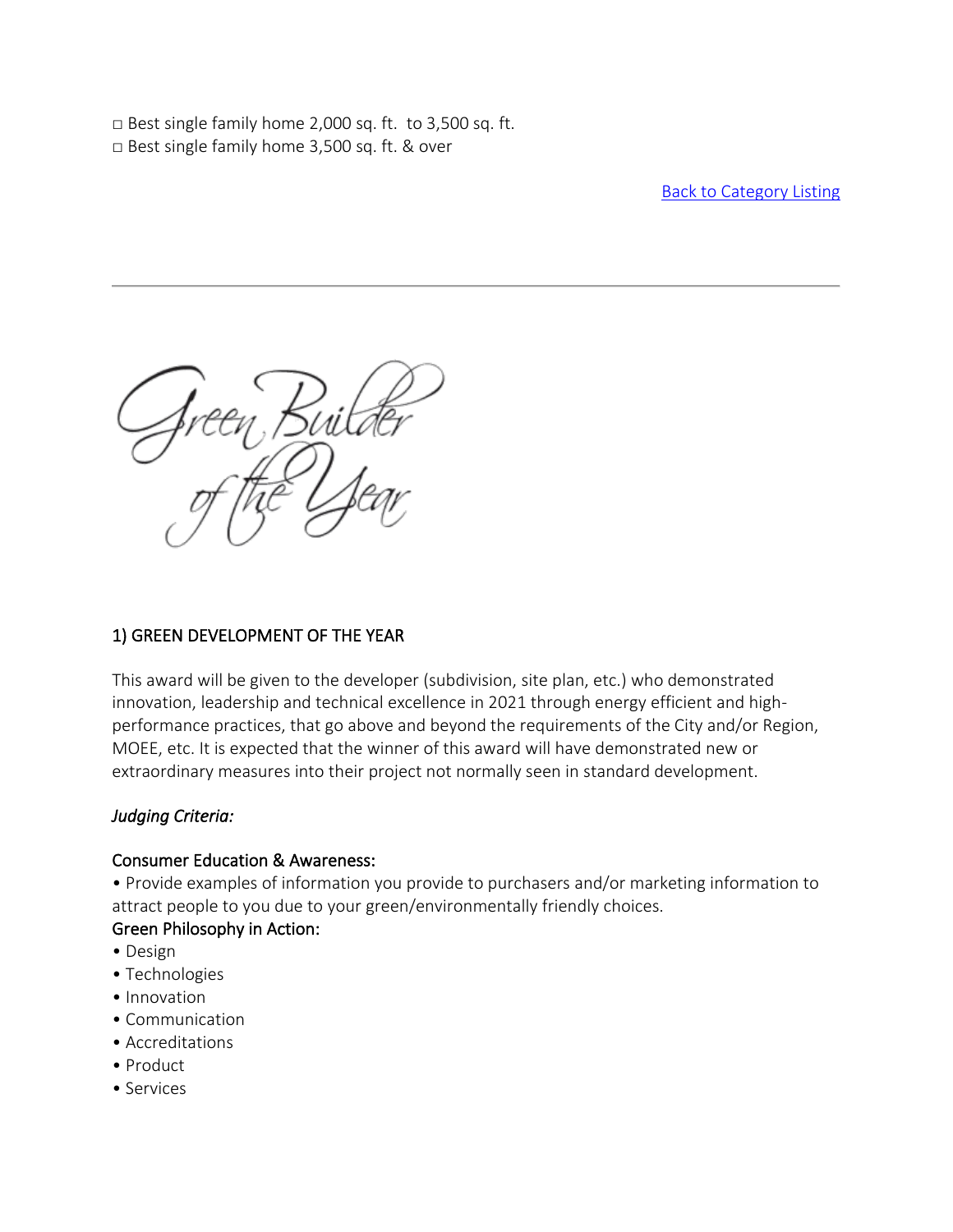#### Your entry should include the following:

- Provide 1 image of company logo (attached to online application in .jpg or .jpeg format)
- Video (2 minute maximum)
- 1 to 6 images (attached to online application in .jpg or .jpeg format)

• A written description of what the company has done (750 words or less). Tell us what the company approach is with respect to how you ensure the philosophy is carried through all levels and trades, and what support you provide to your purchasers and the community. Using the judging criteria listed above, tell us why you think your company deserves this coveted title.

## 2) GREEN BUILDING INNOVATOR OF THE YEAR

This award will be given to the builder (low rise, mid rise, or high rise) who demonstrated innovation, leadership and technical excellence in 2021 through energy efficient and highperformance practices into the built form/actual building of their development.

### *Judging Criteria:*

Consumer Education & Awareness:

• Provide examples of information you provide to purchasers and/or marketing information to attract people to you due to your green/environmentally friendly choices. Green Philosophy in Action:

- Design
- Technologies
- Innovation
- Communication
- Accreditations
- Product
- Services

Your entry should include the following:

- Provide 1 image of company logo (attached to online application in .jpg or .jpeg format)
- Video (2 minute maximum)
- 1 to 6 images (attached to online application in .jpg or .jpeg format)

• A written description of what the company has done (750 words or less). Tell us what the company approach is with respect to how you ensure the philosophy is carried through all levels and trades, and what support you provide to your purchasers and the community. Using the judging criteria listed above, tell us why you think your company deserves this coveted title.